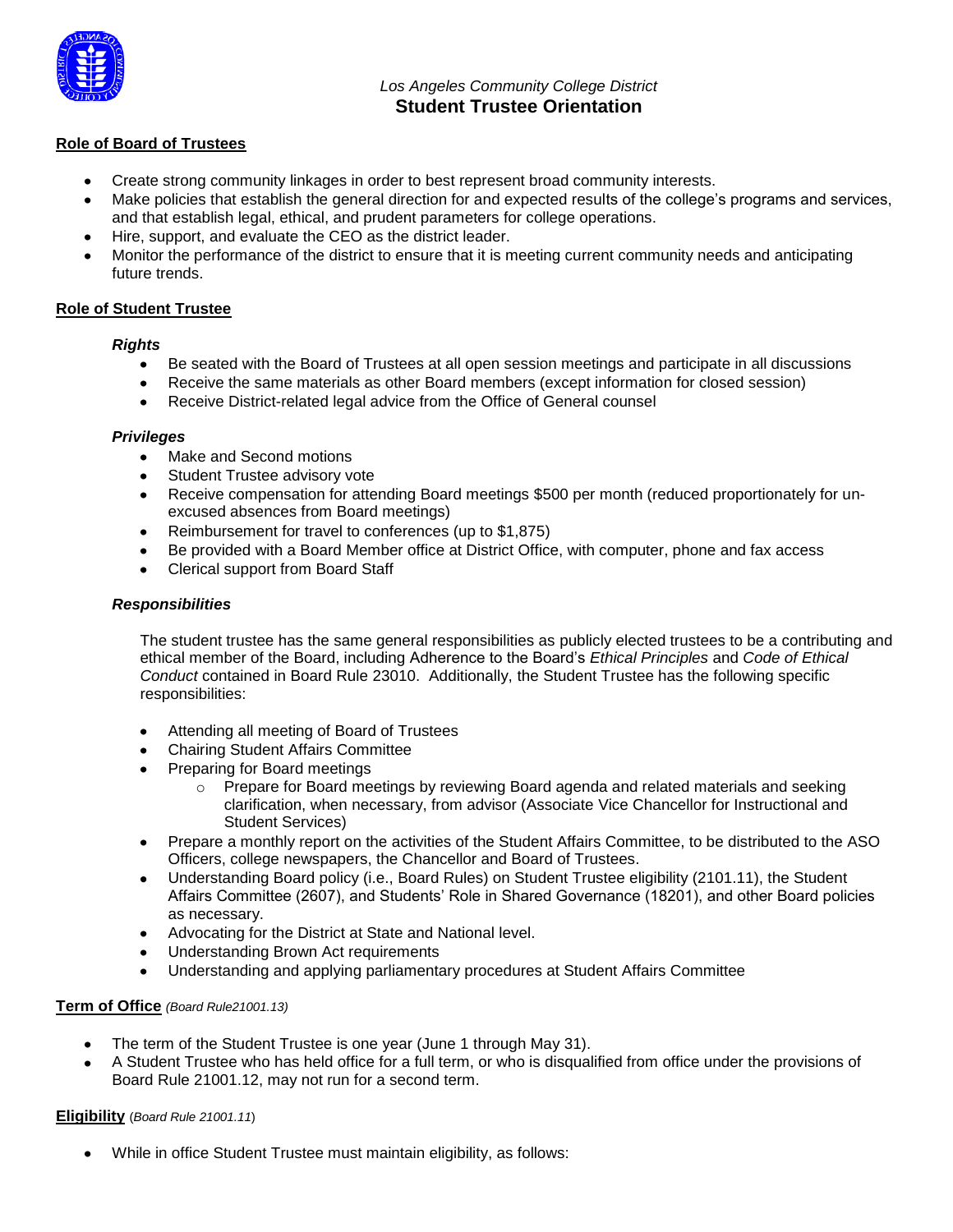- 1. Be currently enrolled and in good standing (i.e., not on academic or progress probation) at one or more colleges in the District.
- 2. Be currently enrolled in 6 units.
- 3. Not hold any other elected or appointed ASO positions at any of the District's colleges.

## **Disqualification from Office** (*Board Rule 21001.12*)

- The Student Trustee will automatically and immediately forfeit office, including all rights as privileges thereof, if the Student Trustee:
	- 1) does not maintain the requirements of office contained in Board Rule, Section 21001.11; or
	- 2) is suspended for more than ten (10) days, in keeping with the provisions of Board Rule 91101 et seq., from one or more classes, activities, services, programs, or specific locations at any college in the Los Angeles Community College District.
- A Student Trustee disqualified from office under the provisions above, shall be liable for any compensation received after he or she became ineligible for office.

## **Board Protocol**

- Advanced Board approval for travel
- Board approval of absences required for payment for missed Board meeting
- As a courtesy, discuss any items to be placed on the Board agenda with Board President, prior to submitting them to Board Secretary

## **Role of Student Affairs Committee**

- The Student Affairs Committee "shall have the right to consider all matters which impact upon student life. These may include but will not be limited to areas such as the teaching and learning environment, co-curricular and extracurricular activities, student services, etc." *(Board Rule 2607.14)*
- The Student Affairs Committee serves "as the representative body of the students to offer opinions and to make recommendations to the Board of Trustees with regard to District policies and procedures that have or will have a significant effect on students." *(Board Rule 18201)*
- The Student Affairs Committee selects "student representatives to serve on District committees, task forces, or other governance groups…" *(Board Rule 18201)*
	- o District Budget Committee
	- o District Curriculum Committee
- The Student Affairs Committee is *not* a "court" where campus disputes (within the ASO or between the ASO and the administration) are adjudicated.

### **Resources for Student Trustees**

- Community College League of California's *Annual Student Trustee Workshop*
- Publications Available form *Community College League of California* (www.ccleague.org)
	- o *Student Trustee Candidate Information* (Community College League of California)
	- o *Trustee Handbook* (California Community College Trustees), Chapter 9 "Student Trustee"
	- o *Perspectives on the Role of Student Trustees in California Community Colleges* (Community College League of California)

### **Certification**

On Fig. 1 provided Student Trustee with the above orientation. On \_\_\_\_\_\_\_\_\_, I received the orientation above and I understand the rights and responsibilities of the Office of Student Trustee

Associate Vice Chancellor **Student Trustee** 

**Additional Participants in Orientation**

Name Position